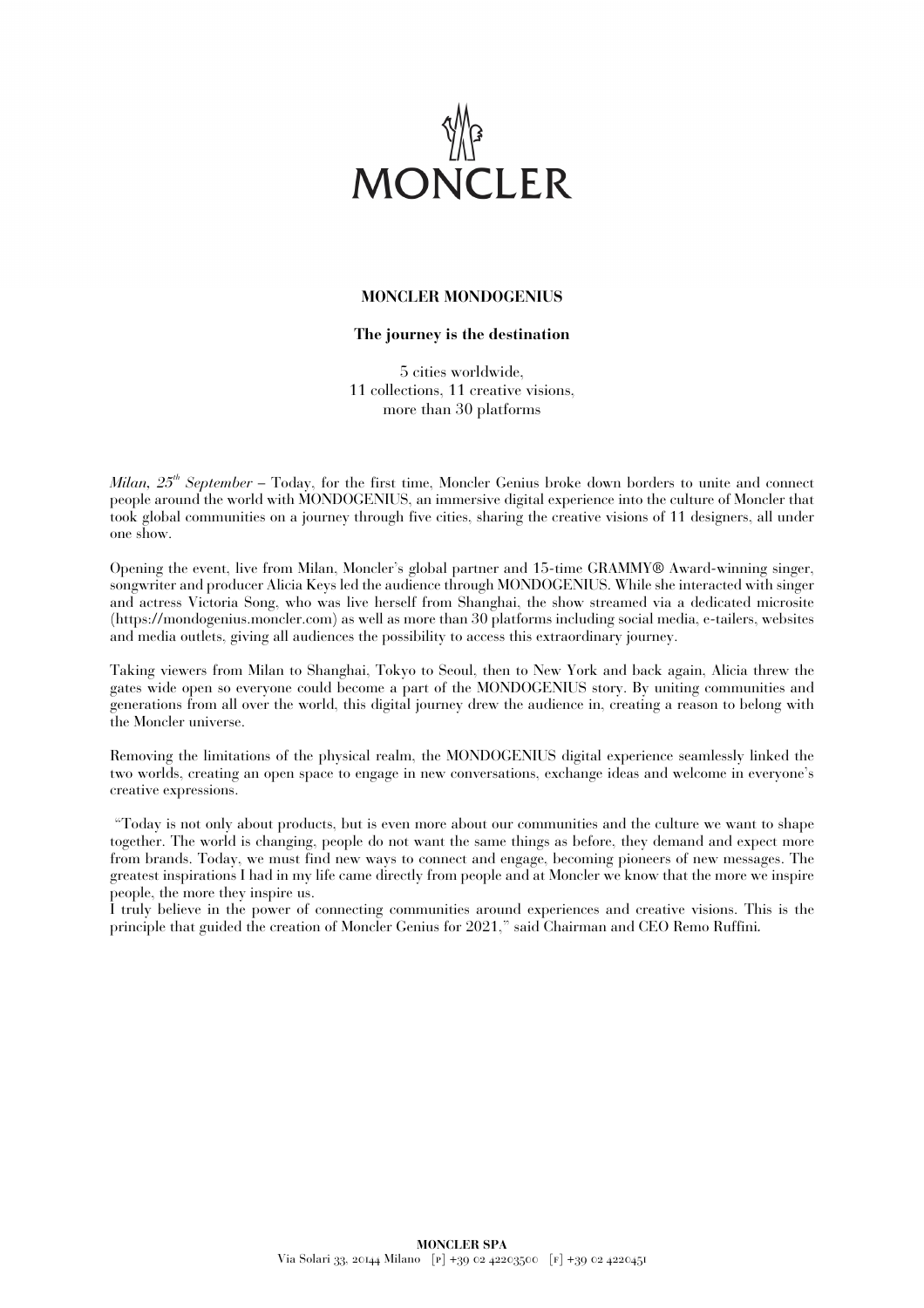

# **SHANGHAI**

#### **3 MONCLER GRENOBLE**

Opening the show, INTO1 members, INTO1-Santa, INTO1-Mika and INTO1-Zhou Keyu, asked: 'Are you ready to fly?' before a jaw-dropping showcase commenced, taking the new 3 Moncler Grenoble collection to a whole new level. Exemplifying the technicality and high-performance synonymous with Moncler Grenoble, 12 performers defied gravity by floating on air in a sky diving spectacular above three wind tunnels, wowing the global audience.

#### **7 MONCLER FRGMT HIROSHI FUJIWARA**

In an intriguing and engaging display that seamlessly fused the gap between the physical and digital realms, Hiroshi Fujiwara's cultural sixth sense came to life live in Shanghai. The 'Godfather of Streetwear' presented life-size screen-projected images of models wearing his functional yet mysterious 7 Moncler FRGMT collection on the streets of Tokyo, London, Milan, Bristol, and Vancouver; each expressing the designer's connection to the metropolitan world. The screens stand in a dark production space, each connected by luminous vintage cables, highlighting the juxtaposition of the human and digital worlds, while providing obstacles for models to traverse as they weave their way between the screens. Mirroring Fujiwara's FRGMT sensibility, celebrated architect and founder of Studio QI, Qi Shanshan navigated the space as she explained to host Victoria Song how "architecture is a force for creativity", linking the world and its inhabitants.

#### **MONCLER + DINGYUN ZHANG**

Playing with strong contrasts in an electrifying production, DingYun Zhang transformed Tank 5 into a mountain tundra under a dramatic cloud-filled sky. Elevating the production was actress GUAN Xiaotong, who introduced DingYun Zhang's thrilling collection with her trademark positivity. A nod to Moncler's mountain heritage, the dramatic set juxtaposed the collection's futuristic underwater aesthetic. Delving to new depths, this new addition to the Moncler Genius roster is richly layered and immediately catches the eye with aquatic color palettes, organic-toned prints and color-blocked layers exposed through holes in the garments. By showcasing his collection in this way, the up and coming designer explores the harmonious existence of humans and nature in extreme conditions with designs inspired by the way sculptures in the underwater realm can be transformed with the fusion of sea life.

\*\*\*\*\*\*

#### **MILAN**

#### **1 MONCLER JW ANDERSON**

Welcoming the audience into the intimate setting of a vintage movie theatre, 1 Moncler JW Anderson presented an arresting short film devised with celebrated Italian film director Luca Guadagnino within the cozy ambiance of Milan's Cineclub Il Cinemino. In the movie, Tony award-winning and Academy, BAFTA and Emmynominated actress Sophie Okonedo plays a teacher whose expression of her passion for art is ignited on a trip to a museum with her students, who are all dressed in pieces from the 1 MONCLER JW ANDERSON collection, after a mesmerizing and random encounter with a colorful and charismatic stranger. The result is an overwhelmingly powerful exchange of inspiration, which spreads through the teacher and her students. The movie reflects the contrasting elements within the 1 Moncler JW Anderson collection that focuses on colorful escapism through abstract visual narratives.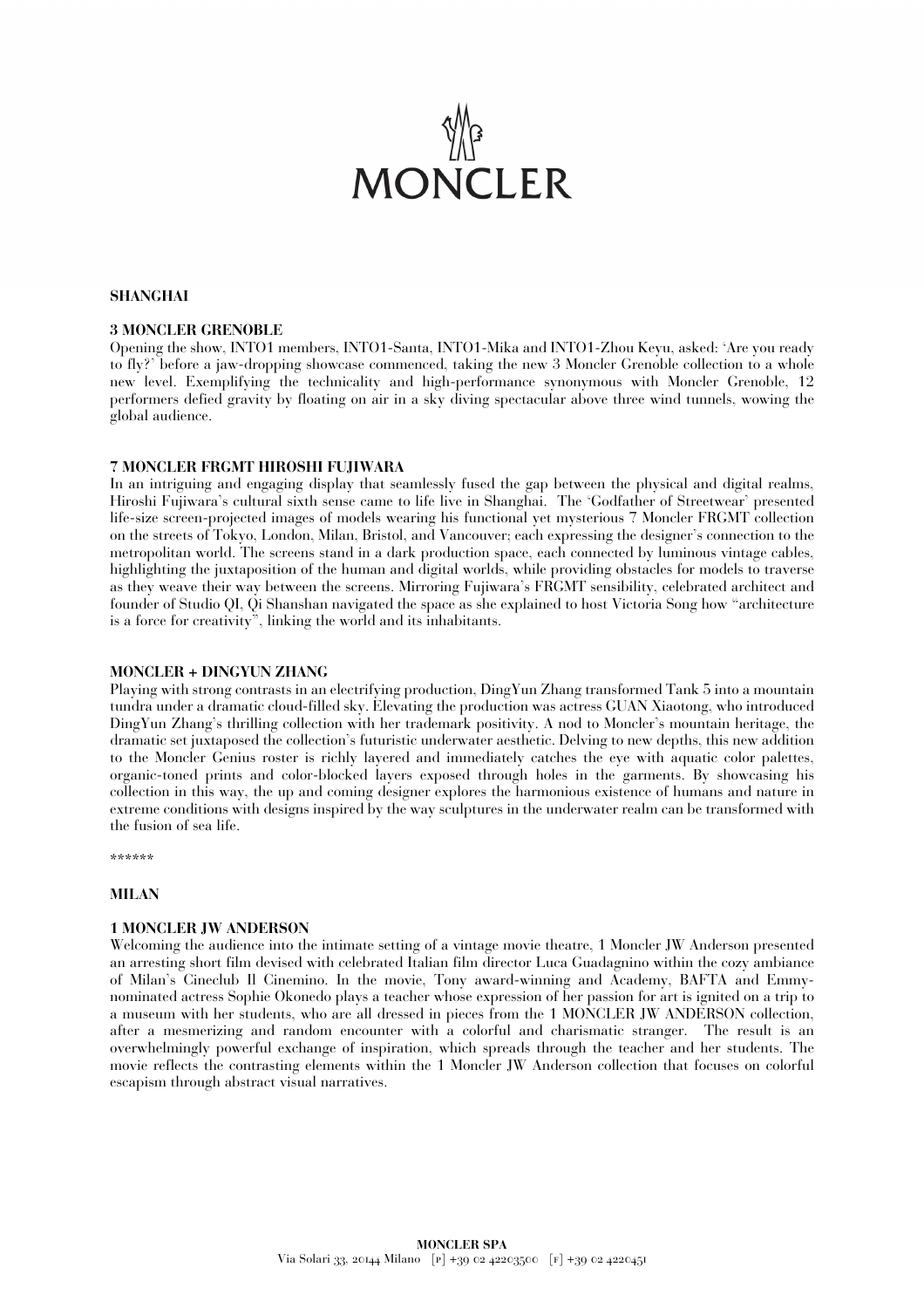# **MONCLER**

#### **2 MONCLER 1952 MAN**

Sharing his love of art with MONDOGENIUS viewers, Creative Director Sergio Zambon, invited the world to join him at Milan's Stazione Centrale where he curated an exhibition featuring contemporary artists, and personal acquaintances, Andrea Anastasio, Erwin Wurm and Prem Sahib. The work of each artist reflected Zambon's own sensibility of embracing contrasts, playing with perspectives and turning everyday reality on its head. Erwin Wurm's *Fat Mini* subverted the form and pop cultural cache of an iconic car, rendering a recognizable silhouette in shocking-pink Moncler puffer fabric, which provoked introspection around consumerism, iconography and art itself. Prem Sahib's *Puffer Desk* explored the desk as a modern cultural artefact and a symbol of solitary productivity. While Andrea Anastasio's work applies a philosophical curiosity to the symbolism of functional objects, which was evident in his *Alta Quota* vases bound and interwoven with mountaineering cords, *Giubbotti* vase insulated with Moncler's 'duvet', and *Pillow* – a playful interrogation, fusing the idiosyncrasies of the East and West around the form of a cushion in a pithy visual statement. The striking exhibition was followed by a benefit auction on Artsy, the leading global online art marketplace, from September 25 through October 11 with nonprofit FREE THE WORK on behalf of The Film Path, designed to help black, indigenous, people of color and transgender take part in the fashion industry.

#### **5 MONCLER CRAIG GREEN**

Presented at Stazione Centrale in Milan, designer Craig Green amplified the inspirations for his collection with extreme, sculptural and architectural structures resembling machines made to fly. Projecting the concept of the power of combined effort and embracing the possibilities of working in unison with nature's elements.

#### **8 MONCLER PALM ANGELS**

Paying homage to Americana style and vintage culture, Palm Angels designer Francesco Ragazzi personally welcomed viewers, with a special appearance from award-winning filmmaker and visual artist Akinola Davies Jr, on a treasure hunt around a reworking of an American vintage store, *The Dune,* inspired by the desert landscapes of rural Santa Fe, within Spazio Maiocchi in Milan. Pieces from the 8 Moncler Palm Angels collection were eclectically interspersed with real vintage items reflecting a collection where different, even disparate elements mix, and magically come together. Putting seasonal codes to one side and spontaneously reshuffling the familiar into something surprising, Ragazzi's collection elevates the materials, volume and details on classic garments offering them a renewed freshness, inspired by the variety and energy found in a diverse thrift store environment.

**\*\*\*\*\***

# **TOKYO**

#### **4 MONCLER HYKE**

In direct contrast to the big performances seen elsewhere in the world of MONDOGENIUS, 4 Moncler Hyke sought to express the essence of clean utility and radical simplicity at the heart of its collection with a fashion show. Introduced by Japanese actress Anne and actor Sota Fukushi, the show was set within the cyclical space of the atrium of the Telecom Center Building in Tokyo, the inaugural Moncler Genius show nodded to Moncler's mountain heritage with its gigantic snowdome-like setting but placed the focus firmly on the clothing, reflecting the purposefulness and pragmatism of HYKE.

**\*\*\*\*\*\***